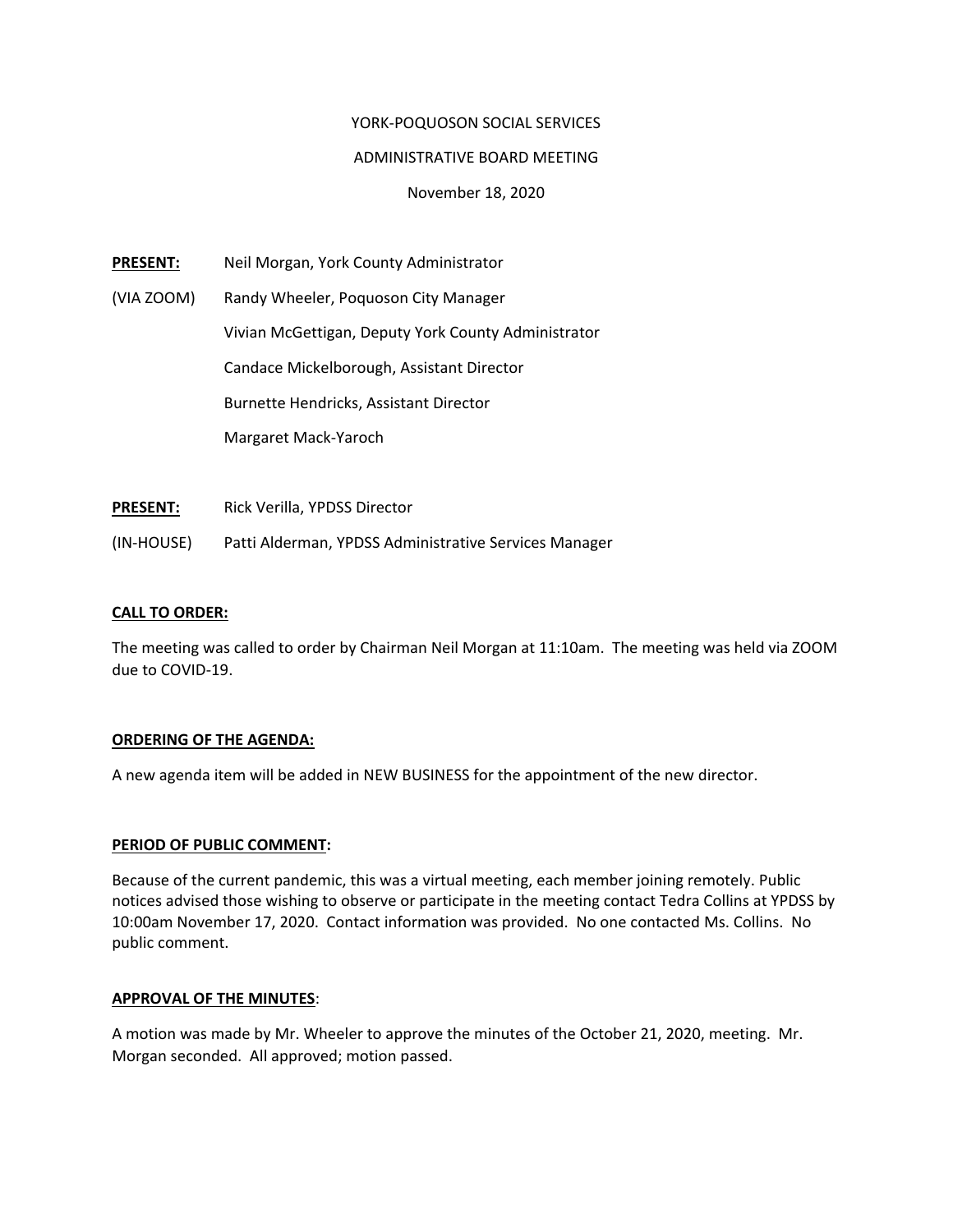## **OLD BUSINESS**:

Mr. Verilla reviewed the budget tracking forms included in the Board books. There is no significant items for attention on the FY21 budget tracking. Both the State and Local budget balances are on target.

# **NEW BUSINESS**:

The FY22 Budget was presented for preliminary approval. Spreadsheets with the requested FY22 budget figures were included in the Board books. There was discussion regarding the process that would be followed if any changes are recommended by the York County Budget Committee.

A motion was made by Mr. Wheeler to approve the FY22 budget for a total of \$6,141,214 in total expenditures. with a local match of \$2,374,426. Motion was seconded by Mr. Morgan. All approved; motion passed.

Ms. Margaret Mack‐Yaroch joined at the Administrative Board meeting via zoom. The Board formally appointed Ms. Mack‐Yaroch as the new Director effective December 14, 2020. A motion was made by Mr. Wheeler and seconded by Mr. Morgan to employ Ms. Mack‐Yaroch as Director of the York/Poquoson Department of Social Services, pursuant to the offer letter conditions, effective December 14, 2020. She and Mr. Verilla will serve as co-Directors until Mr. Verilla's retirement on December 30, 2020.

Ms. Mack‐Yaroch gave a brief overview of her qualifications and aspirations in her new position. She is looking forward to meeting everyone in person. The Board and Mr. Verilla congratulated Ms. Mack‐ Yaroch on her selection.

Mr. Verilla requested the Board determine the hours of operation when the agency expands to a forty‐ hour work week on January 1, 2021. A motion was made by Mr. Wheeler to keep the switchboard and reception area hours to 8:00am to 4:00pm daily, to be reviewed in 6 months. Mr. Morgan seconded the motion. All approved, motion passed.

Mr. Verilla discussed the distribution of the FY20 Annual Report. A copy of the report was sent to each Board member. Mr. Verilla suggested the presentation of the Annual Report to the governing bodies at the Board's direction. It was suggested, by the Administrative Board, that this presentation be done sometime in February or March.